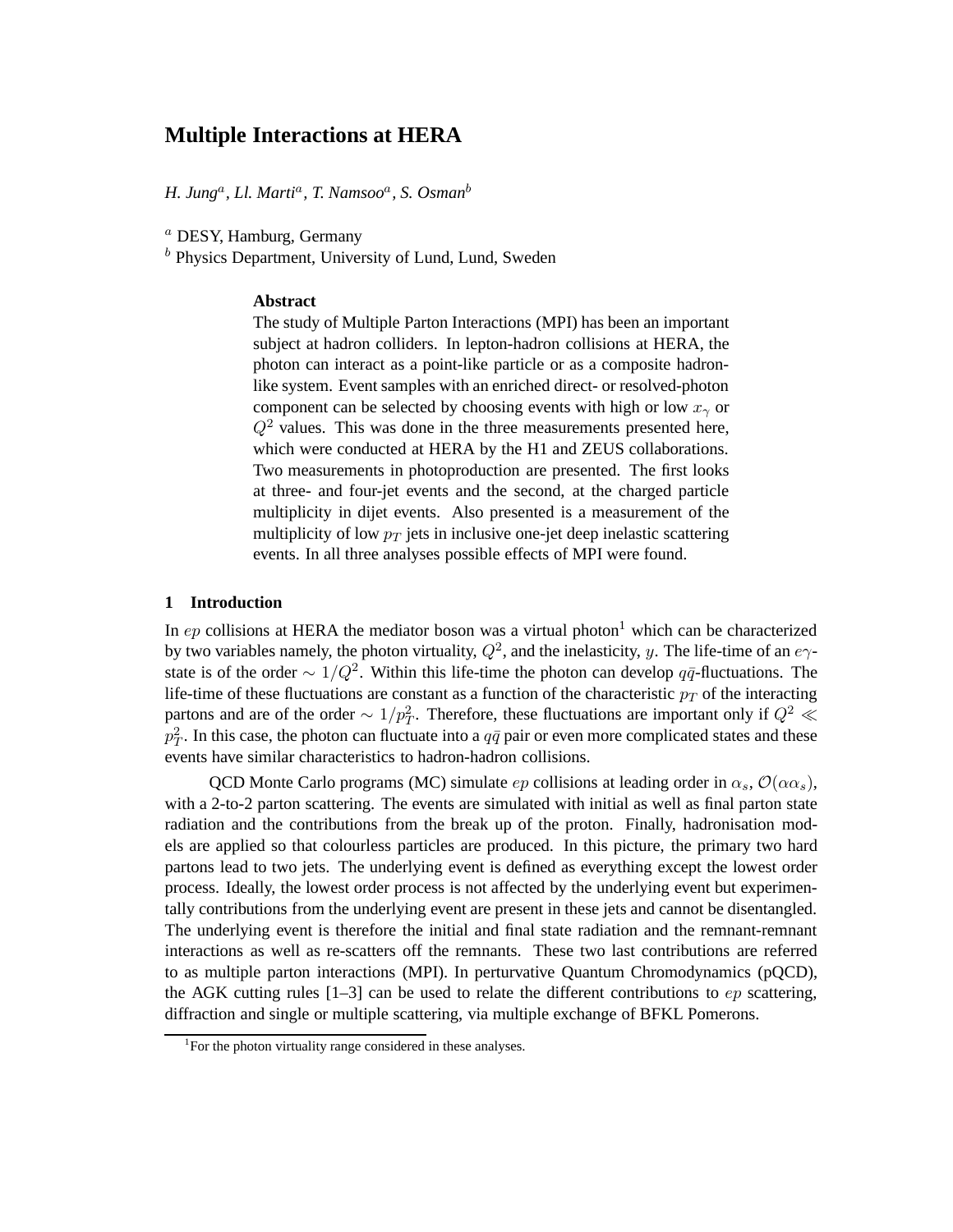Remnant-remnant interactions can only be present if the interacting particles have a composite structure via multi-parton exchange. In lepton-proton collisions this is only possible if the photon is resolved. The fraction of the photon energy entering in the hard scattering  $x<sub>γ</sub>$  may be used to select enriched samples by resolved or point-like (direct) photons. Thus, at LO parton level,  $x_{\gamma} = 1$  for direct processes whereas in the resolved case,  $x_{\gamma} < 1$ . Experimentally, the variable  $x_{\gamma}^{obs}$  is used. It is defined in terms of the two hardest jets,  $Jet_1$  and  $Jet_2$ , and the hadronic final state (HFS) as:

$$
x_{\gamma}^{obs} = \frac{\sum_{h \in Jet_1} (E - P_z) + \sum_{h \in Jet_2} (E - P_z)}{\sum_{h} (E - P_z)},\tag{1}
$$

where the sums in the nominator run over the hadrons in  $Jet_1$  and  $Jet_2$ , while the sum in the denominator runs over all hadrons in the entire HFS.

In the past, the underlying event was studied at HERA in the photoproduction regime [4,5] but not in deep inelastic scattering (DIS). The next sections are organized as follows. Firstly, a three- and four-jet cross section measurement in photoproduction is presented. Then two different analyses with similar strategies are shown, in which four regions in the azimuthal angle  $\phi$  are defined with respect to the leading jet, i.e. that with the highest  $E_T$  in the event. The first of these analyses is a charged particle multiplicity measurement in dijet photoproduction. The second is a mini-jet multiplicity measurement in DIS, where a mini-jet refers to a jet with low transverse momentum.

#### **2 Three- and four-jet events in photoproduction**

The leading order for an *n*-jet event, via a single chain exchange, is  $\mathcal{O}(\alpha \alpha_s^{n-1})$ . However, *n*-jet events can also be generated via MPI, where several chains are present. Moreover, even soft MPI may affect the distribution of multi-jet events by adding or redistributing the energy flow generated by a primary process.

The ZEUS collaboration studied the multi-jet production in the photoproduction regime [6], where  $Q^2 < 1$  GeV<sup>2</sup> and  $0.2 < y < 0.85$ . Three- and four-jet events, where the jets were defined with the  $k_T$  clustering algorithm [7] and require to have transverse energies  $E_T^{jets} > 6$  GeV, were studied in the pseudorapidity range  $|\eta^{jets}| < 2.4$ . Furthermore, these events were studied in two different n-jet invariant mass regions, namely,  $25 < M_{n-jets} < 50$  GeV and  $M_{n-jets} > 50$ GeV, referred to as the low- and high-mass regions, respectively. The cross sections of the threeand four-jet low- and high-mass samples were measured differentially.

The data were compared to predictions from two  $\mathcal{O}(\alpha \alpha_s)$  matrix element MC programs supplemented with parton showers, HERWIG 6.505 [8–10] and PYTHIA 6.206 [11], both with and without MPI. In the case of HERWIG , MPI events were simulated via an interface to JIMMY 4.0 [12], which is an impact parameter dependent model. For PYTHIA, MPI were generated using the socalled "simple model" [13].

In addition, the three-jet sample was compared to the fixed order  $(\mathcal{O}(\alpha \alpha_s^2))$  calculation by Klasen, Kleinwort und Kramer [14]. This calculation corresponds to the three-jet LO and, at the time, was the highest order prediction available in photoproduction. Thus, no calculation was available for the four-jet sample.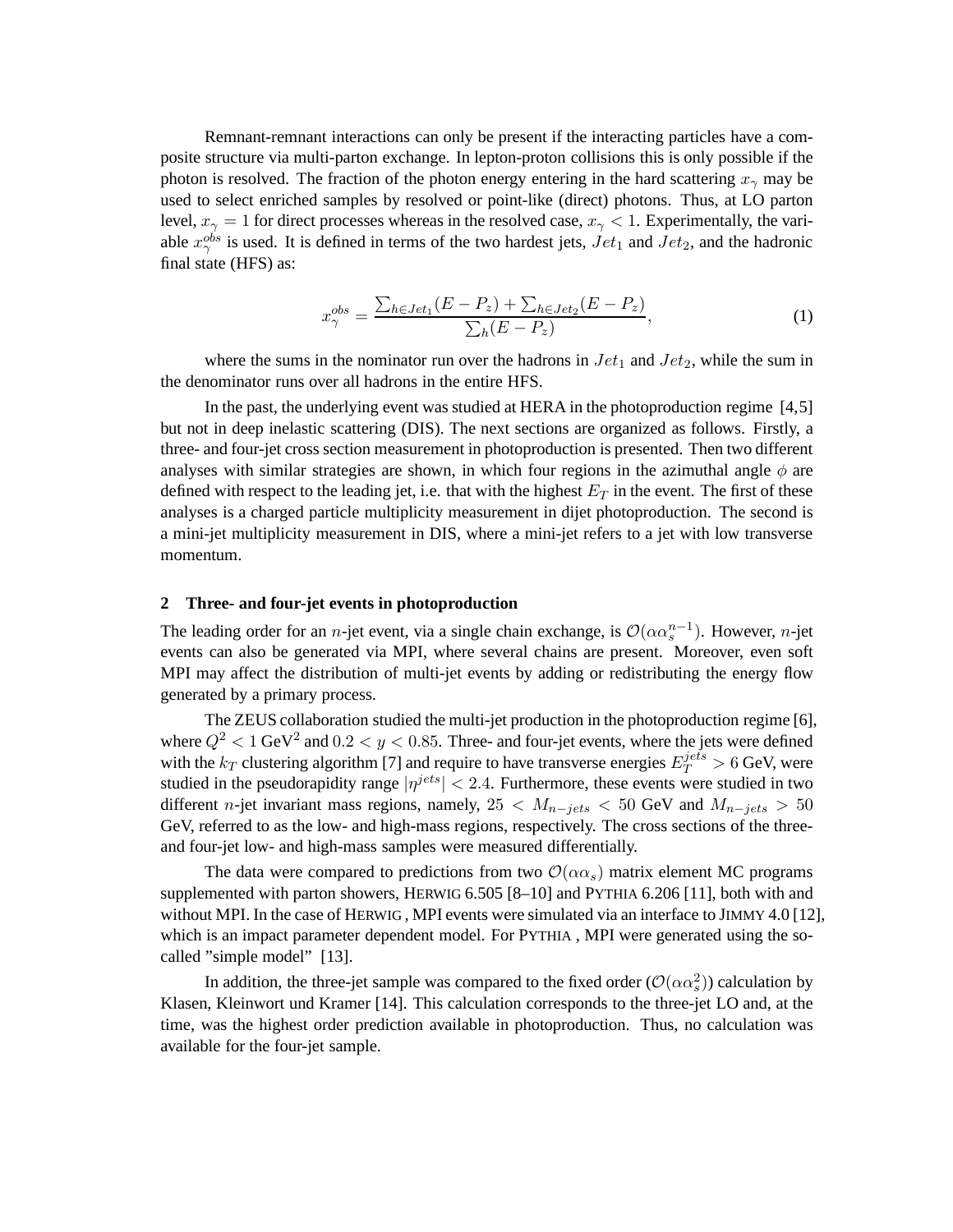The three- and four-jet cross sections are shown as a function of  $M_{n-jets}$  in figure 1. In general, both cross sections decrease exponentially with increasing  $M_{n-jets}$ . The HERWIG and PYTHIA predictions with and without MPI are also shown. They are normalized to the high invariant n-jets mass region ( $M_{n-jets} > 50$  GeV), i.e. they are scaled to describe the high  $M_{n-jets}$  cross section. Both HERWIG and PYTHIA without MPI fail to describe the cross section dependence. When MPI are included, however, they are in quite good agreement with data. The discrepancy is larger in the four-jet case. The PYTHIA model was run using its default setting whereas the JIMMY model was tuned to the presented data [6].



Fig. 1: Measured cross section as a function of (a)  $M_{3-jets}$  and (b)  $M_{4-jets}$  (solid circles). The inner and outer error bars and the shaded band represent the statistical, the statistical and the systematic added in quadrature and the calorimeter energy scale uncertainties, respectively.

Shown in Fig. 2a) is the measured three-jet cross section as a function of  $M_{3-jets}$ , compared to the fixed LO calculation for this process,  $\mathcal{O}(\alpha \alpha_s^2)$ . This calculation was corrected for hadronisation effects and MPI. The hadronisation and MPI corrections and their estimated uncertainties are shown in 2b). The hadronisation corrections are constant in  $M_{3-jets}$ , while MPI corrections increase towards low  $M_{3-jets}$ . The theoretical uncertainties on both the MPI corrections and the pQCD predictions are large. The magnitude and the shape of the calculation is consistent with the data within the large theoretical uncertainties. This is best seen in Fig. 2c) where the ratio data over theory is shown. Without the large MPI corrections the theoretical description would be far much worse at low  $M_{3-jets}$ .

### **3 Charged particle multiplicity in photoproduction**

As described above, in quasi-real photoproduction ( $Q^2 \sim 0$ ) the photon can develop a hadronic structure, where remnant-remnant interactions may be present and therefore the particle production can be enhanced. However, the actual particle multiplicity depends not only on the number of multiple parton scatterings but also on the hadronisation and on the colour connections between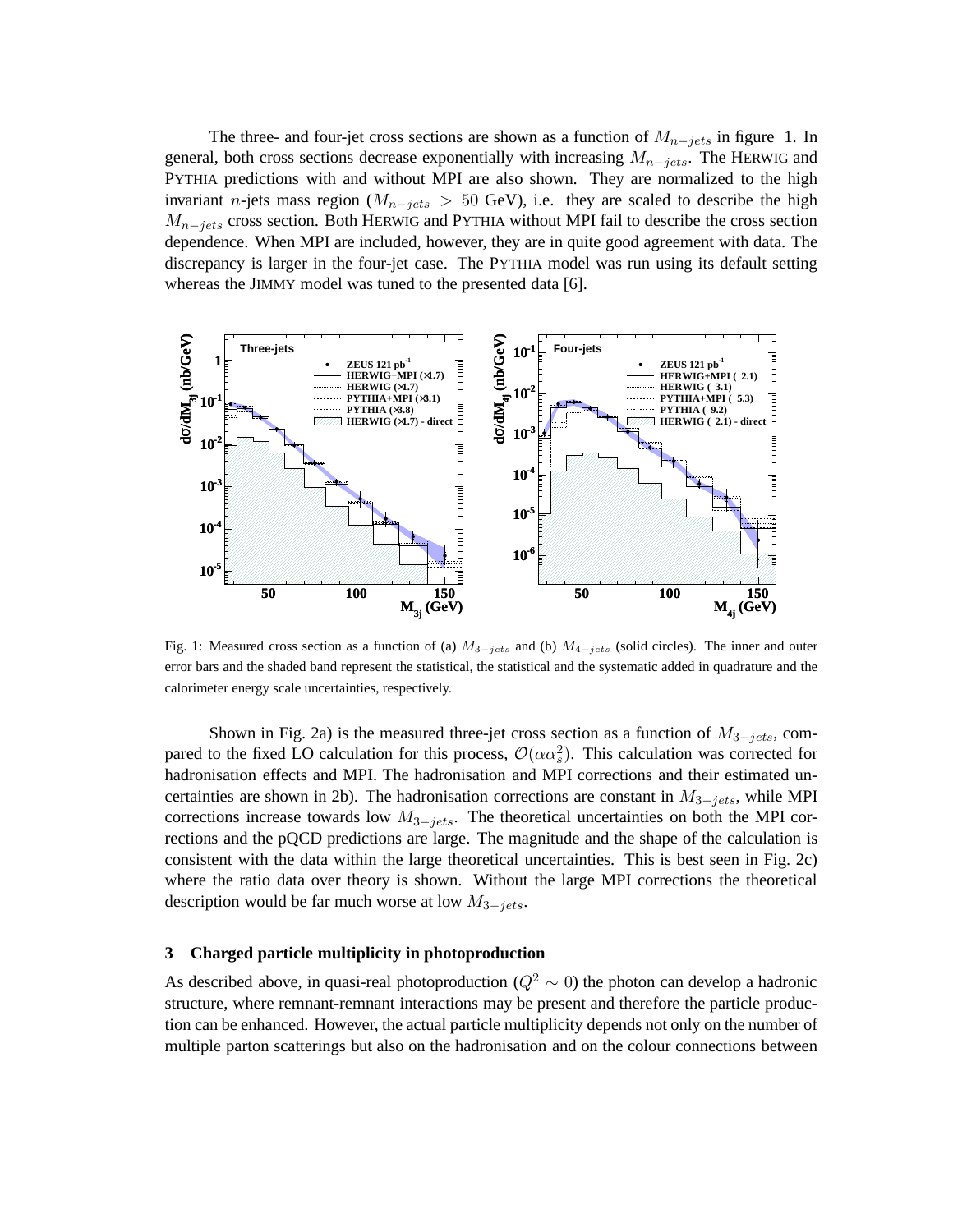

Fig. 2: (a) Measured three-jets cross section as a function of  $M_{3-jets}$  compared with an  $\mathcal{O}(\alpha\alpha_s^2)$  prediction, corrected for hadronisation and MPI effects. (b) The hadronisation and MPI correction factors as a function of  $M_{3-jets}$ . (c) The ratio of the  $M_{3-jets}$  cross section divided by the theoretical prediction. The theoretical uncertainty is represented by shaded bands.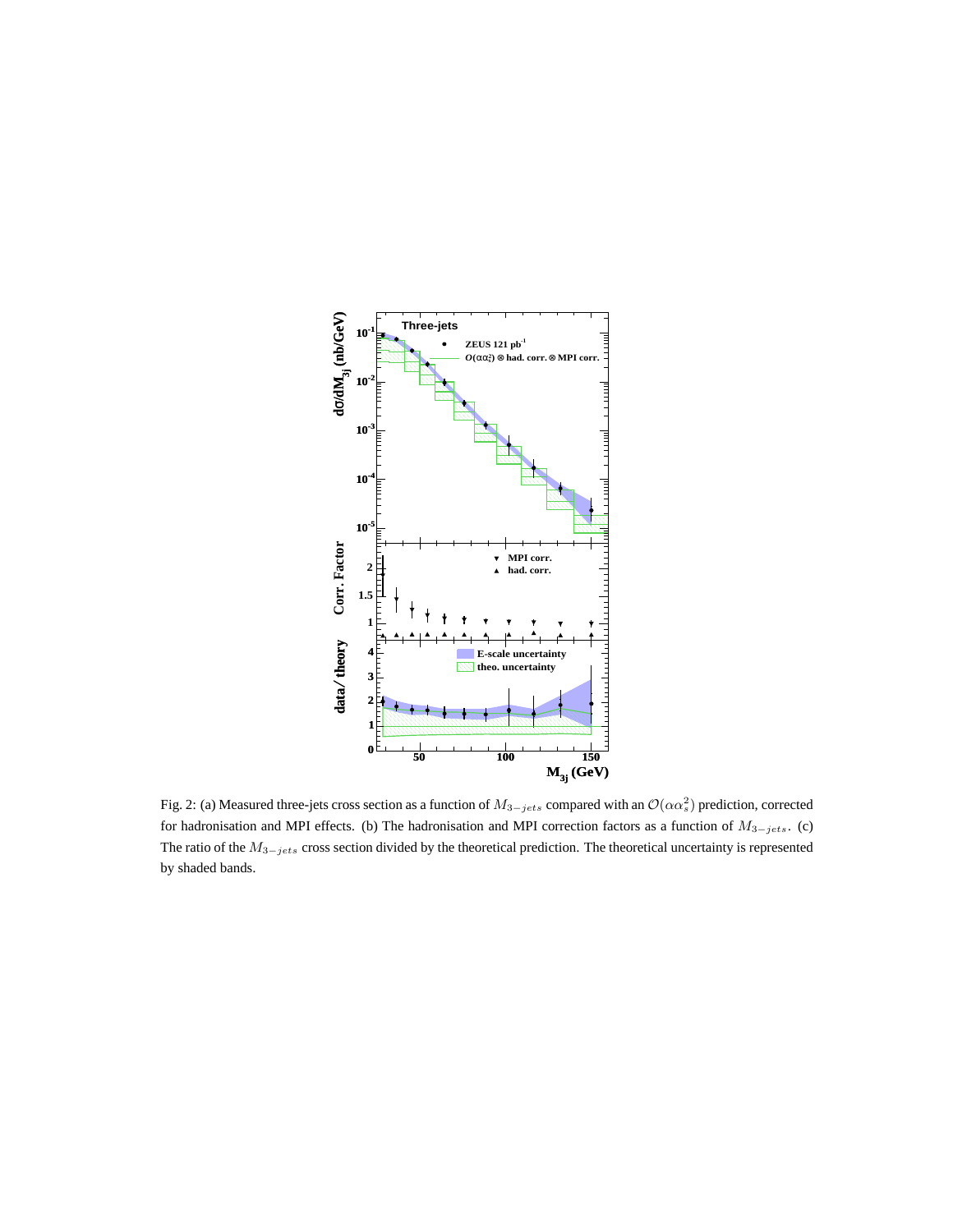

Fig. 3: Definition of the four azimuthal regions. The toward region is defined by the leading jet and by this means defines the away and transverse regions. The scalar sum of the transverse momenta  $P_t^{sum} = \sum_i^{tracks/HFS} P_T^i$  calculated in each transverse region defines the high and low activity region eventwise in the charged particle multiplicity and mini-jet analyses, respectively.

the multiple parton scatterings and the remnants. Within the model used [15], different colour connection scenarios are possible. Two scenarios are studied. In the first scenario, each hard scattering is independent of the other and therefore is connected only to the remnants, which gives long colour strings. In the second scenario, the colour strings are rearranged in order to provide shorter strings, i.e. the hard scatterings are colour connected with each other, which compared with the first scenario produces fewer particles.

This was studied in the H1 collaboration by using a dijet photoproduction sample, where  $Q^2$  < 0.01 GeV<sup>2</sup> and 0.3 < y < 0.65, looking at charged particles with transverse energies  $P_T^{track} > 150$  MeV in the pseudorapidity range  $|\eta^{track}| < 1.5$ . The jets were defined using the  $k_T$  clustering algorithm [7] and were required to have transverse momentum  $P_T^{jets} > 5$  GeV and  $|\eta^{jets}| < 1.5$ .

Four regions in the azimuthal angle,  $\phi$ , were then defined with respect to the leading jet as indicated in Fig. 3 in analogy to the CDF collaboration [16]. The leading jet  $(Jet<sub>1</sub>)$  defines the toward region, whereas the subleading jet, the jet with the next highest  $P_T^{jet}$  $T^{jet}$ , is usually in the away region, although not necessarily. The transverse regions are less effected by the hard interaction and thus, expected to be more sensitive to the MPI. For each event, the hemisphere which has the highest scalar sum of the transverse momenta,  $P_t^{sum} = \sum_i^{tracks} P_T^i$ , is refered to as the high-transverse-activity hemisphere. The other is referred to as the low-transverse-activity hemisphere.

The average track multiplicity,  $\langle N_{charged} \rangle$ , is shown in figures 4 and 5 as a function of  $P_T^{Jet_1}$  $T^{Jet_1}_{T}$  for resolved photon enriched events,  $x^{obs}_{\gamma} < 0.7$  (left) and direct photon enriched events,  $x_{\gamma}^{obs} > 0.7$  (right). In the toward and away regions, the average track multiplicity increases with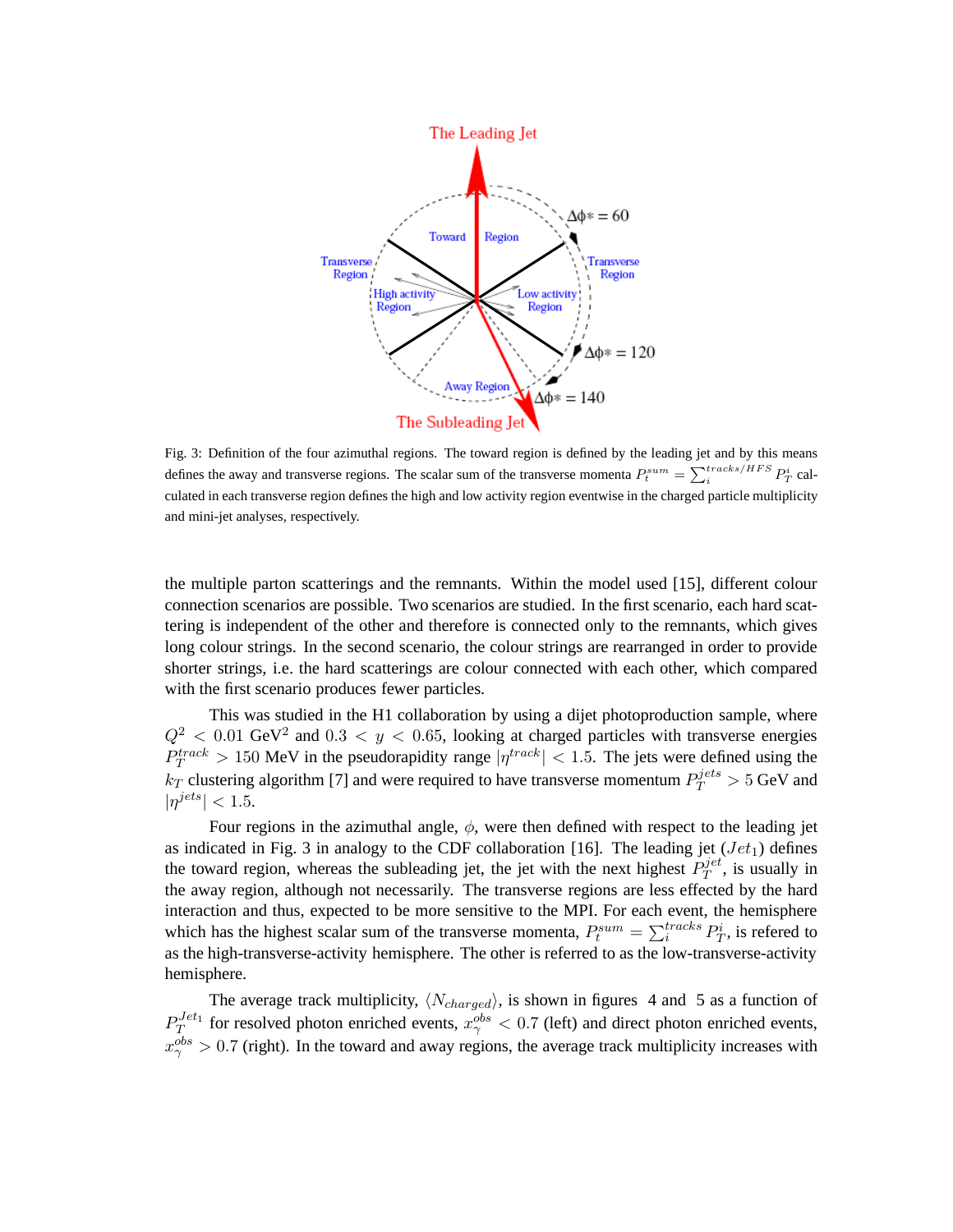$P_T^{Jet_1}$  $T^{Jet_1}$  as shown in figure 4. In the  $x^{obs}_{\gamma} > 0.7$  region (right) the measurements are reasonably well described by the simulation containing only one hard interaction with parton showers and hadronisation, whereas in the region  $x_\gamma^{obs} < 0.7$  (left) this is clearly not enough, especially at the lower values of  $P_T^{Jet_1}$  $T^{Jet_1}$ . MPI contributes as a pedestal and brings the prediction to a good agreement with the measurement.



Fig. 4: Charged particle multiplicity for  $x_\gamma^{obs} < 0.7$  (left) and for  $x_\gamma^{obs} > 0.7$  (right). The leading jet  $(Jet_1)$  is contained in the toward region, whereas the subleading jet, the second jet with highest  $P_T^{jet}$ , is usually in the away region, although not necessarily. Data is compared to PYTHIA with and without MPI.

In the transverse regions, shown in figure 5, the measured average track multiplicity decreases with  $P_T^{Jet_1}$  $T^{Jet_1}$ . At high  $x_\gamma^{obs}$  (right) the predicted average charged particle multiplicity with and without MPI also decreases with  $P_T^{Jet_1}$  $T^{Jet_1}$ , although only PYTHIA with MPI describes data. At low  $x_{\gamma}^{obs}$  (left) the PYTHIA prediction without MPI tends to increase with  $P_T^{Jet_1}$  while PYTHIA with MPI decreases with  $P_T^{Jet_1}$  $T^{Jet_1}$  giving the best description of the data.

We studied<sup>2</sup> also the different colour string scenarios in Fig. 6 where the transverse regions are shown. In the present simulation the long string configuration is preferred.

<sup>&</sup>lt;sup>2</sup>This is done in PYTHIA by the parameters  $PARP(86) = 0.66$  and  $PARP(85) = 0.33$ , giving the probability that an additional interaction gives two gluons and the probability that an additional interaction gives two gluons with colour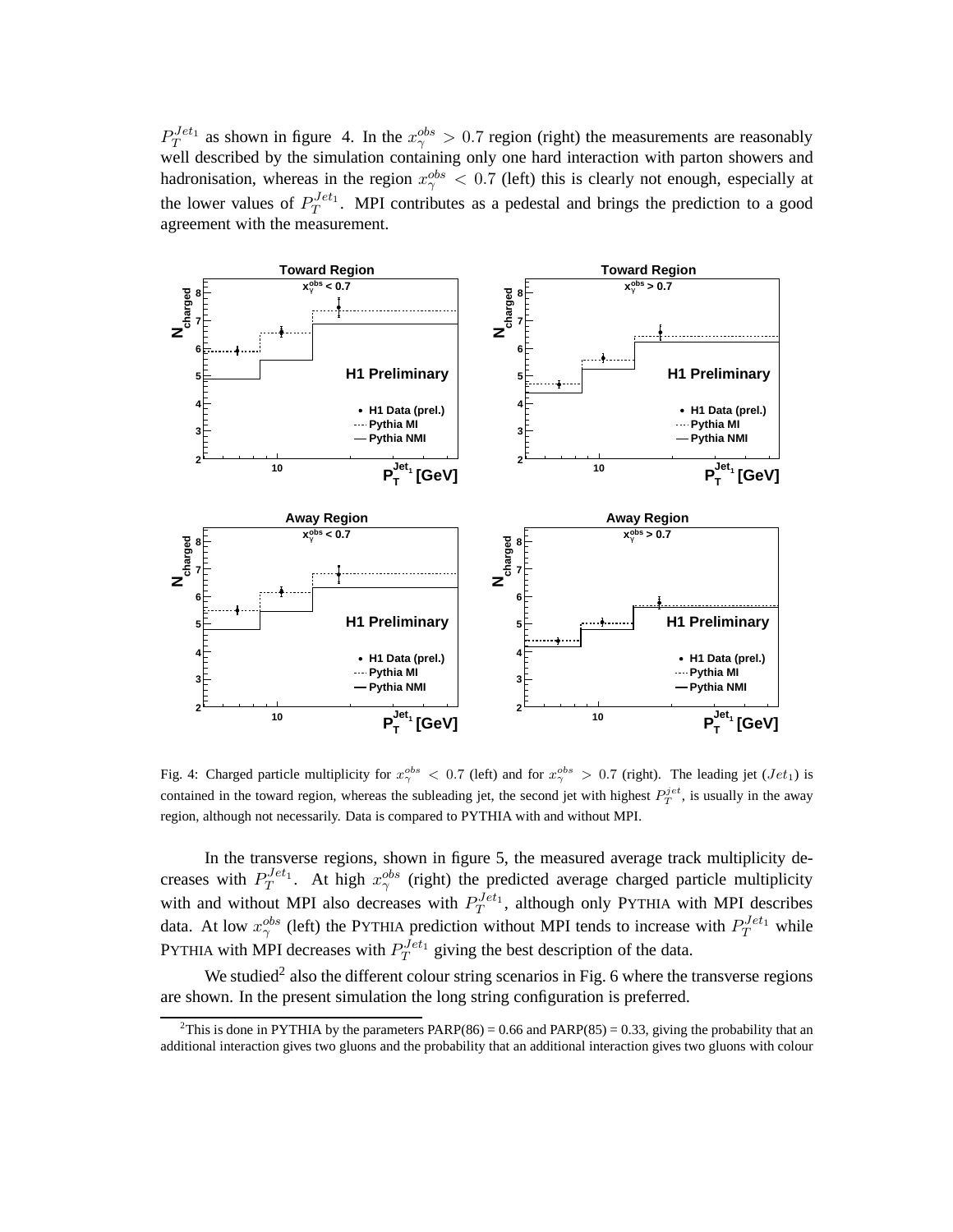

Fig. 5: Charged particle multiplicity for  $x_\gamma^{obs} < 0.7$  (left) and for  $x_\gamma^{obs} > 0.7$  (right). The transverse high activity regions, upper plots, are defined as the transverse region with a higher  $P_t^{sum}$  compared to the low activity regions, down. Data is compared to PYTHIA with and without MPI.

### **4 Mini-jet multiplicity in DIS**

The photon is more likely to develop a hadronic structure before interacting with the proton in photoproduction than in DIS. In DIS, the characteristic interaction time scales like  $\sim 1/\hat{Q}^2$  and at high  $Q^2$ , it is too short for the fluctuations to occur. At HERA diffraction plays an important role at low  $x_{Bj}$ , and also at high  $Q^2$ . These events can be explained by the exchange of Pomerons. The AGK cutting rules relates the different contributions from diffraction and single or multiple parton scattering. Thus, it is interesting to study if evidence for multiple parton scattering can be seen within the data.

The H1 collaboration studied events in the kinematic region  $5 < Q^2 < 100 \text{ GeV}^2$  and  $0.1 < y < 0.7$ . Events with at least one jet with  $E_T^{jet} > 5$  GeV and in the laboratory pseudorapidity range  $-1.7 < \eta^{jet} < 2.79$  were selected<sup>3</sup> using the  $k_T$  clustering algorithm [7]. The HFS was required to have an invariant mass  $W > 200$  GeV.

connections to nearest neighbours, respectively.

<sup>&</sup>lt;sup>3</sup>Applied both in the hadronic centre-of-mass frame (HCM) and in the laboratory frames.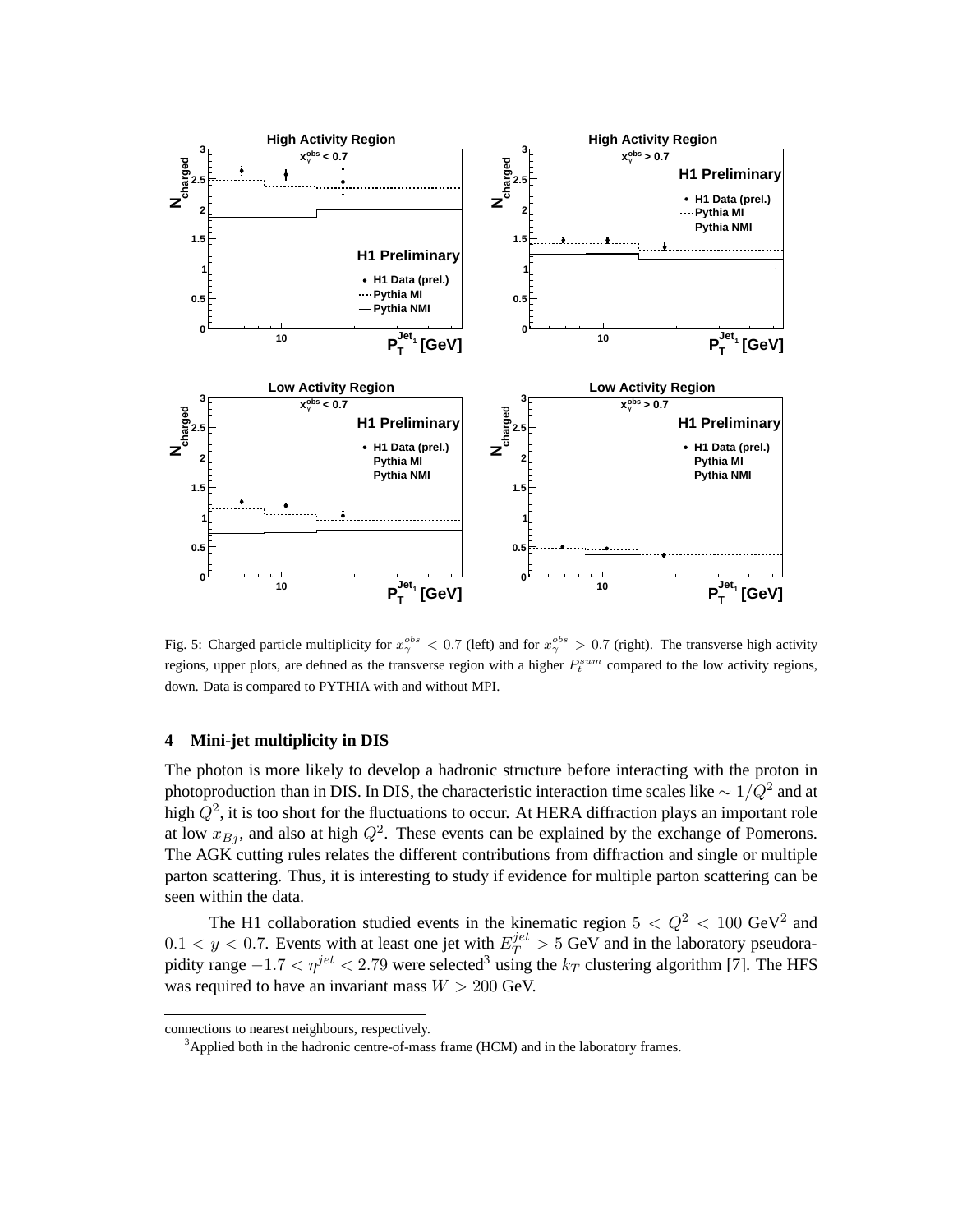

Fig. 6: Charged particle multiplicity for  $x_\gamma^{obs} < 0.7$  (left), and for  $x_\gamma^{obs} > 0.7$  (right). The transverse high activity regions, upper plots, are defined as the transverse region with a higher  $P_t^{sum}$  compared to the low activity regions, down. Here data is compared to PYTHIA without MPI and PYTHIA with MPI and high probability for long colour string connections, long CC, and short colour string connections, short CC.

The leading jet defines a toward, an away and two transverse regions (Fig. 3). The average multiplicity of jets with  $E_T^{mini} > 3$  GeV, the so-called mini-jets, was measured,  $\langle N_{minijet} \rangle$  in the range  $-1.7 < \eta < 2.79$  for the four  $\Delta \phi^*$  regions. A possible signature of MPI would be an increased value of  $\langle N_{minijet} \rangle$ , especially in the less populated high- and low-activity transverse regions and for the lower  $Q^2$  values.

In Figure 7 the measured average mini-jet multiplicity is shown as a function of the transverse momentum of the leading jet in the hadronic centre-of-mass (HCM) frame,  $P_{T,1j}^*$ . The data are compared to the predictions of RAPGAP [17], ARIADNE [18] and PYTHIA . The former two do not include MPI whereas PYTHIA was run both with and without MPI.

The toward region data are reasonably well described by all four MC. While RAPGAP and PYTHIA

marginally underestimate  $\langle N_{minijet} \rangle$  at low  $P_{T,1j}^*$  in the lowest  $Q^2$  bin ARIADNE slightly overestimates the data. The PYTHIA description is improved by the introduction of MPI at low  $Q^2$ .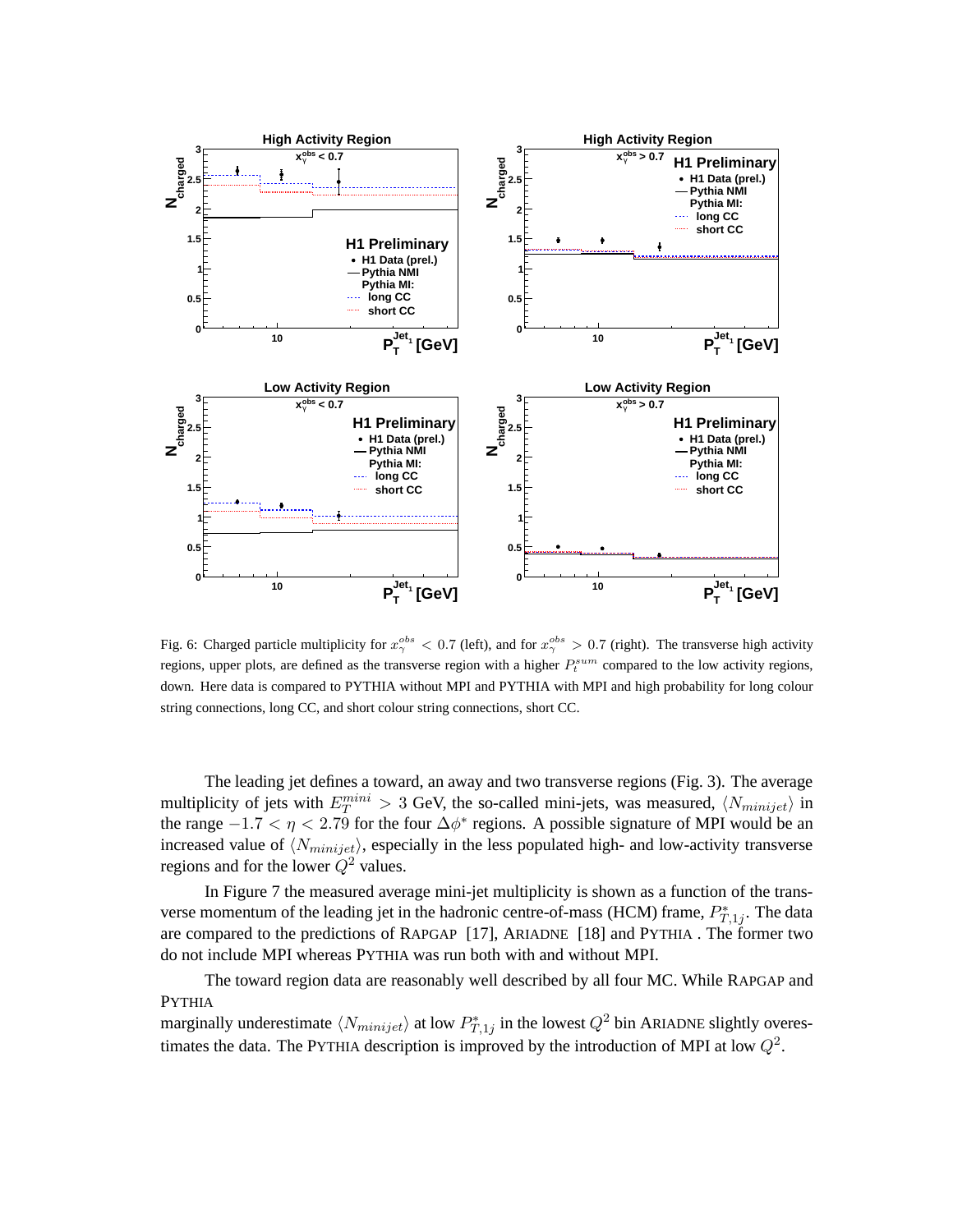

Fig. 7: The  $\langle N_{minijet} \rangle$  data, in all four azimuthal regions, as a function of  $P_{T,1j}^*$  in three  $Q^2$  bins. Also shown are the predictions from four MC models.

The overall description in the away region is good. The PYTHIA model predicts the away region to be the least sensitive to MPI. In the low and high activity transverse regions all the MC that do not include MPI underestimate the data in all  $P_{T,1j}^*$  and  $Q^2$  bins. This is more pronounced at low  $P_{T,1j}^*$  and  $Q^2$  values. The introduction of MPI in PYTHIA certainly aids in the description of the low  $\hat{Q}^2$  data. However, at large  $Q^2$  the effect of MPI is very small according to the simulation and so PYTHIA underestimates the  $Q^2$  data.

#### **5 Conclusions**

In all three analyses, both in photoproduction and in DIS, contributions from MPI are suggested. The three- and four-jet photoproduction cross sections shapes cannot be described by the  $\mathcal{O}(\alpha \alpha_s)$ plus parton shower calculations. In the three-jet case the LO pQCD calculation needs to include the estimated hadronisation and MPI effects to describe data, where the latter has a large contribution towards low  $M_{3-jets}$ .

Both the charged particle and the mini-jet multiplicities are larger than predicted by MCs not including MPI. More specifically, the charged particle multiplicity as a function of  $P_T^{Jet_1}$ T predictions have a different shape depending on whether MPI is included or not in the transverse regions for low  $x_{\gamma}^{obs}$  values as seen by PYTHIA. The multiplicity can be only described in all regions properly when MPI are included. In the mini-jet analysis, the measured multiplicity is larger than the predictions by the parton shower and colour dipole model MCs. MPI, as predicted by PYTHIA, helps to describe the distributions at low  $Q^2$  values but does not contribute at higher virtualities.